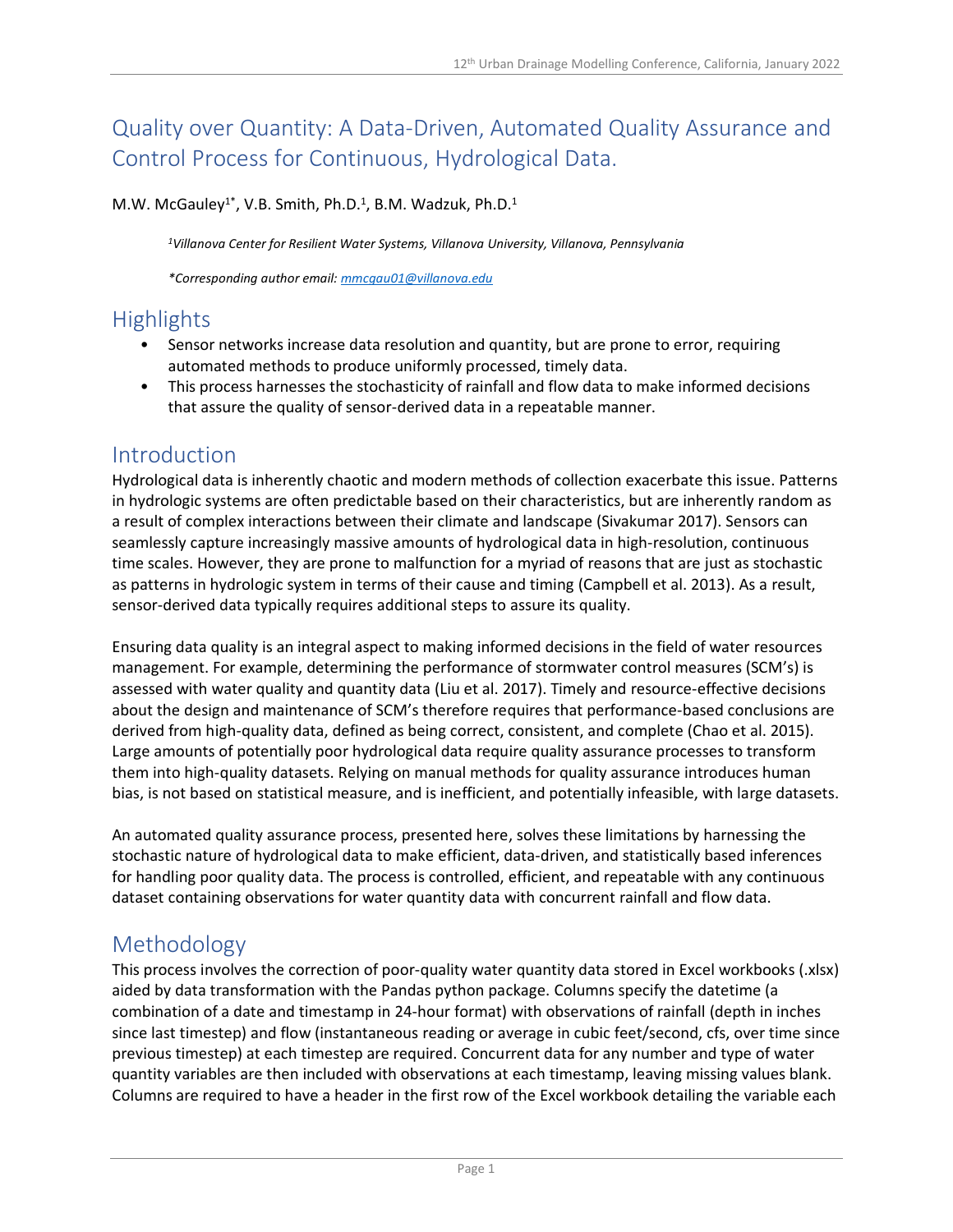column represents. Datetime, Flow, and Rainfall columns should be named as stated here and appear in this order followed by the columns with water quantity data to be quality assured.

Excel workbooks containing properly formatted data are read into Pandas dataframes in the python script used for this analysis. Timestamps in the datetime column are formatted and set to serve as the index for the dataframe. Periods of stormflow and baseflow are then assigned using the following logic: A unique period of stormflow occurs when there is any amount of instantaneous rain that begins after at least six hours of no rain, followed by any amount of rain with dry periods in between them that last less than six hours, and is followed by at least a six-hour dry period after the last instance of rainfall or whenever flow returned to below 0.1 cfs after the last instance of rainfall. Otherwise, there is a unique period of baseflow.

Unique periods of storm and baseflow are then assigned a unique ID by appending an integer to the storm or baseflow designation assigned in the previous step. A z-score is then calculated for each value of each water quantity variables within each unique period of stormflow and baseflow. The mean of each period of baseflow and the median of each period of stormflow is then used to fill missing values and replace values that are beyond three standard deviations (left or right) from each period's mean. Plots of the change in value before and after the quality assurance process are then created. The quality assured dataset is exported to an excel workbook file. Summary statistics are computed to determine the effect size of the quality assurance process on key data quality metrics.

## Results and discussion

The Villanova Center for Resilient Water Systems (VCRWS) monitors velocity of stormwater runoff entering a constructed stormwater wetland (CSW) SCM at its inlet. This sensor is known to produce unrealistically large values, especially during the peak flows of storm events. Figure 1 shows six months of CSW velocity data where 52,416 values were processed in 49.26 seconds to change extreme values.



**Figure 1** Change in moving one-day average velocity (feet/second) (orange and blue lines on left scale) and velocity change before and after (blue points on right scale) processing with labelled periods of storm (grey) and baseflow (white).

Most value changes occur during periods of stormflow, with some values changing during periods of baseflow. This indicates that faulty readings with this sensor typically occur during periods of high velocity because of stormwater runoff entering the CSW, but that faulty readings can still occur randomly when there is no rainfall occurring.